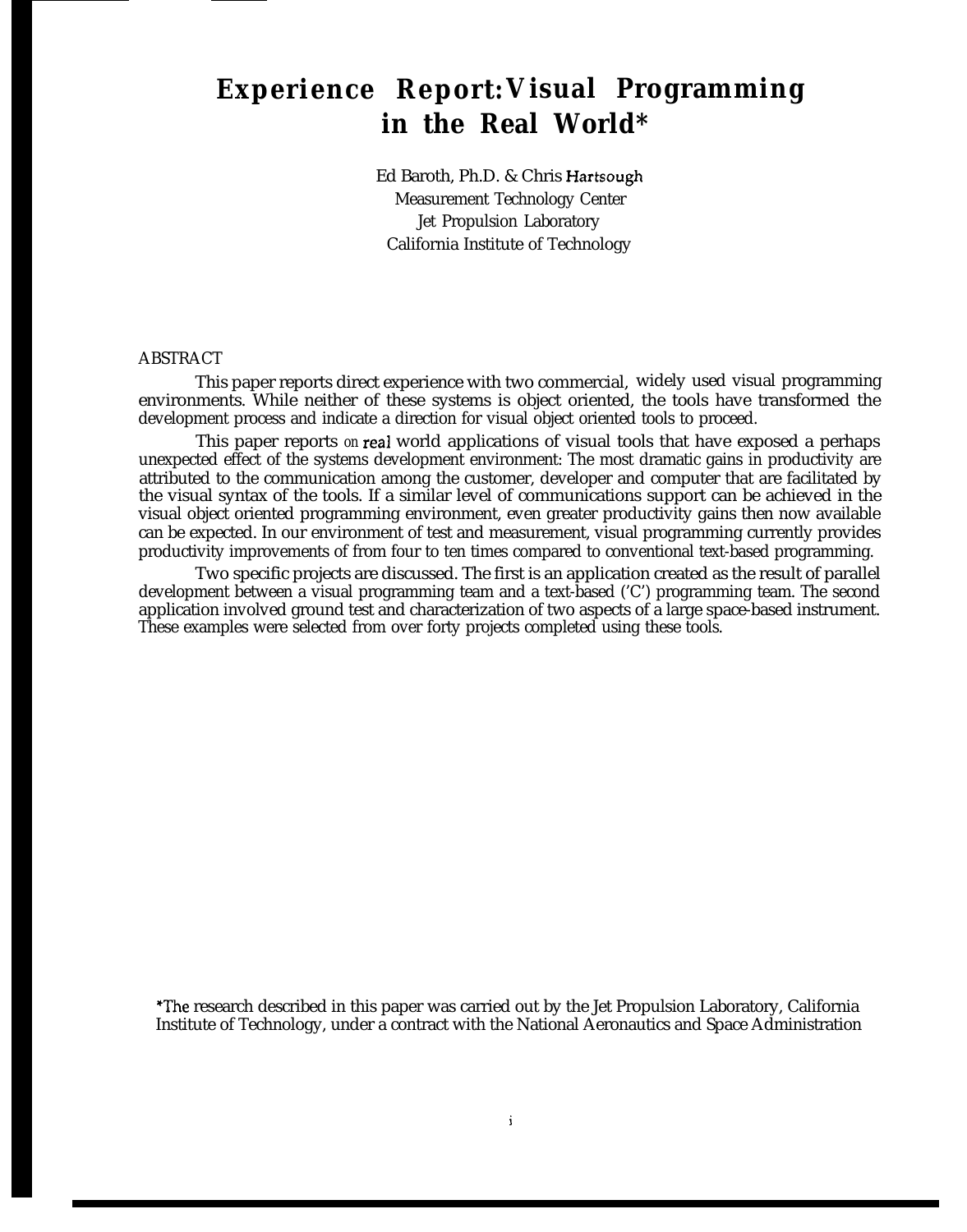# **1- Experience Report: Visual Programming** in the Real World\*

Ed Baroth, Ph.D. & Chris Hartsough Measurement Technology Center Jet Propulsion Laboratory California Institute of Technology

'The research described in this paper was carried out by the Jet Propulsion Laboratory, California Institute of Technology, under a contract with the National Aeronautics and Space Administration

#### INTRODUCTION

**I**

This paper reports direct experience with two commercial, widely used visual programming environments. While neither of these tools presently are object oriented, our experience proves that it is possible to use visual programming for realistic programming applications. Because little proof of this exists in the literature, we feel this is an important contribution and an opportunity for others to gain from our experience. The tools have transformed the development process and indicate a direction for visual object oriented tools to proceed.

Our use of real world applications of visual tools has exposed a perhaps unexpected effect of the systems development environment: The most dramatic gains in productivity are attributed to the communication among the customer, deveioper and computer that are facilitated by the visual syntax of the tools. If a similar level of communications support can be achieved in the visual object oriented programming environment, even greater productivity gains then now available can be expected. In our environment of test and measurement, visual programming currently provides productivity improvements of from four to ten times compared to conventional text-based programming.

Two examples of applications created using visual programming tools will be discussed. The first is an application created as the result of parallel development between a visual programming team and a text-based ('C') programming team. Although not a scientific study, it was a fair comparison between different development methods and tools. With approximately eight weeks of funding over a period of three months, the visual programming effort was significantly more advanced, having gone well beyond the original requirements than the 'C' development effort, which did not complete the original requirements. As a result of this application, additional follow-on work was awarded to the visual programming team. The second application involved ground test and characterization of two aspects of a large space-based instrument, What was written was a flexible and reliable way to write tests that coordinated commands to and data from the instrument and test equipment.

#### BAC KGROUND

The Measurement Technology Center (MTC) evaluates commercial data acquisition, analysis, display and control hardware and software products that are then made available to experimenters at the Jet Propulsion Laboratory. The MTC specifically configures and delivers turn-key measurement systems that include software, a user interface, sensors (e.g., thermocouples, pressure transducers) and signal conditioning, plus data acquisition, analysis, display, simulation and control capabilities.<sup>1,2</sup>

Visual programming tools are frequently used to simplify development (compared to text-based programming) of such systems, specifically National Instruments' LabVIEW and Hewlett Packard's Visual Engineering Environment (VEE). Employment of visual programming tools that control off-theshelf interface cards has been the most important factor in reducing time and cost of configuring these systems. The MTC consistently achieved a reduction in software/system development time by at least a factor of four, and up to an order of magnitude, compared to text-based software tools tailored specifically to our environment. 3,4.5 Others in industry are reporting similar increases in productivity and reduction in software /system development time and  $cost$ .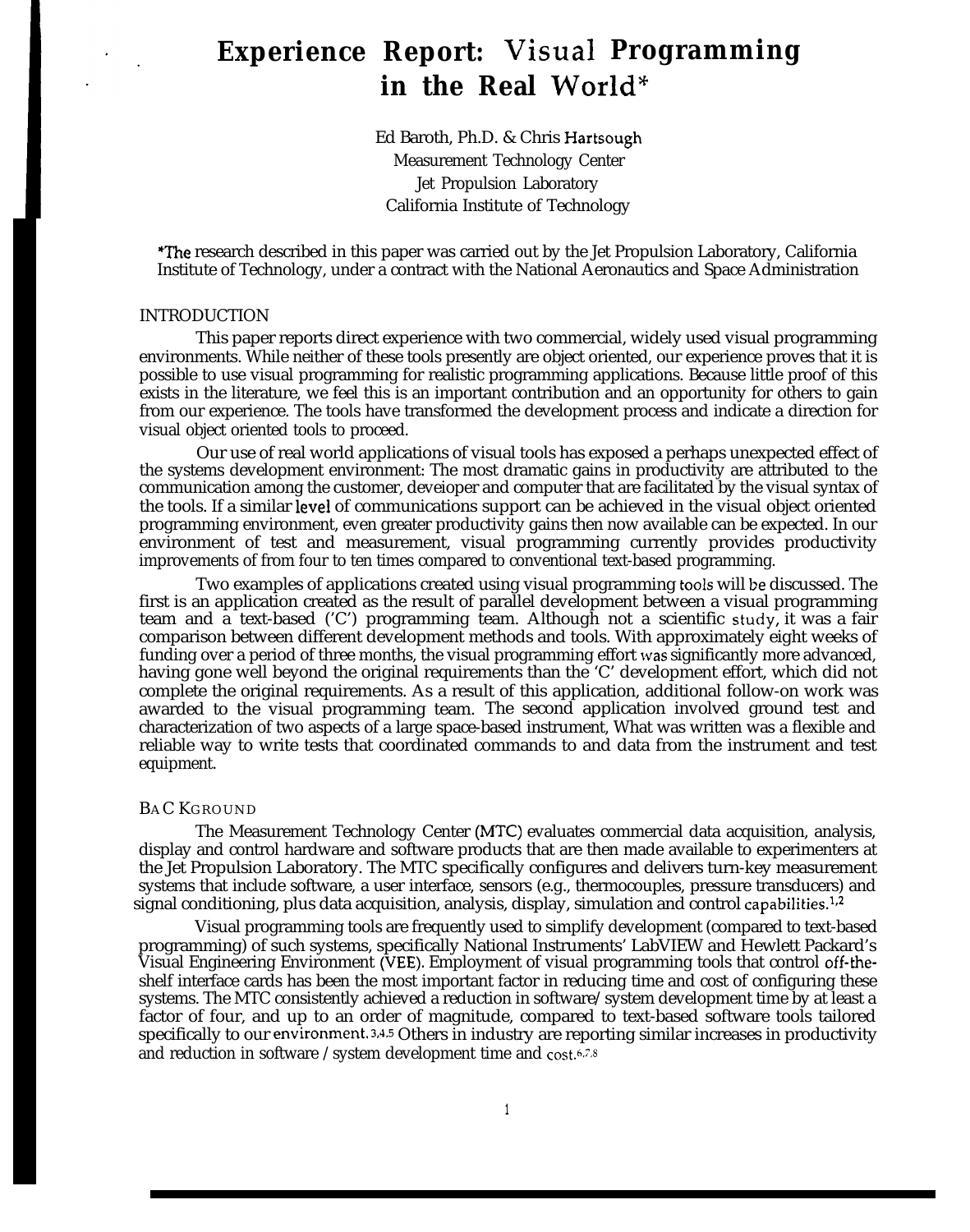Our use of visual. programming provides an environment where programs (not simply user . interfaces) are produced by creating and connecting icons, instead of traditional text-based programming. 'he icons represent functions (subroutines) and are comected by 'wires' that are paths which variables travel from one function to the next. Visual 'code' is actually the diagram of icons and wires rather than a text file of sequential instructions. Previous terms have included diagrammatic, iconic or graphical programming. The tools discussed here are based on the data flow diagram (DFD) paradigm. Visual programming is not synonymous with visual object oriented programming, nor does it imply object oriented programming.

Both systems discussed share salient characteristics, and the results from using both systems are comparable. Those results include increased productivity and customer acceptance of both our products and processes. It is felt that the key features of LabVIEW and VEE illuminate a direction that visual object oriented programming systems of the future could follow. The key feature of both systems is that they implement a visual syntax. LabVIEW and VEE blend the visual syntax's of data flow diagrams and flow charting; they also include (or are strongly influenced by) Hierarchical Input Process Output (HIPO) charting and, for VEE at least, a bit of decision tables. Both systems support the use of text for labels, notes, and expressing mathematical formulae.

The visually based syntax is the key factor in the acceptance of the tool by our customers. Our experience is that the development paradigm of a 'Requirements' definition followed by an implementation phase is obsolete in our test and measurement environment. The process now more closely represents rapid applications development (RAD),9 and eliminates a separate implementation phase because, in general, when the requirements definition has been completed, so has the system. Traditionally, the Requirements definition is part of the communications chain that ultimately end with the developer coding at the computer. Using these tools shortens the communications chain between customer, developer and computer because coding usually is implemented interactively with the customer and developer together at the computer.

Our evidence shows that these tools facilitate communications because they provide a common expression that can be read by our customers, the deveIoper and the computer. There are different details of each syntax that facilitate this communication, but the details are unimportant: what is important is the transformation of requirements from a statement to a dynamic conversation that results in system components as a natural outcome of the process.

## VISUAL COUPLED WITH OBJECT ORIENTED PROGRAMMING

A similar characteristic of the customer's ability to interact with the model as it's being developed needs to be present in a visual object oriented programming system. Our experience with commercial visual object oriented programming systems is limited to Prograph, which we consider to be a visual extension of a text-based object oriented programming paradigm, not the implementation of a graphical paradigm like the DFD. Our sense is that the support provided by Prograph is primarily to the developer, not compatible with the mindset of our customer base, who are typically engineers and scientists with training in FORTRAN, BASIC, and recently 'C.' Few are comfortable with the details of a full object oriented programming paradigm while almost all have experience or exposure to a DFD and */or* flowcharting.

Citing Yourden (page 125) "...If you can't draw a precise picture of the pattern, it doesn't exist. In an OOPL environment, the problem vocabulary and the implementation vocabulary are close enough that we might consider using the same graphical notation for 00A and 00D."

In a sense, the commercial visual programming tools discussed here have the same graphical notation for analysis, design and implementation. It is that commonality that supports the communication and it's the interactive process supported by that communicaticm that allows the increase in productivity. It is in that regard that the visual programming tools discussed can illuminate a path for substantial gain in a visual object oriented programming environment. While it is certairdy possible to have productivity improvements without visual syntax, or even without object oriented programming, if the customer cannot understand the coding language, than the interactive and dynamic advantages we've witnessed using visual programming are substantially diminished. Visual object oriented programming needs to be more than text-based object oriented programming made visual. It needs to be understandable, or at least readable, by the customer.

The combination of a graphical syntax, diagrams and patterns, specifically tailored to object oriented programming systems and accessible to the 'average customer,' then supported directly by a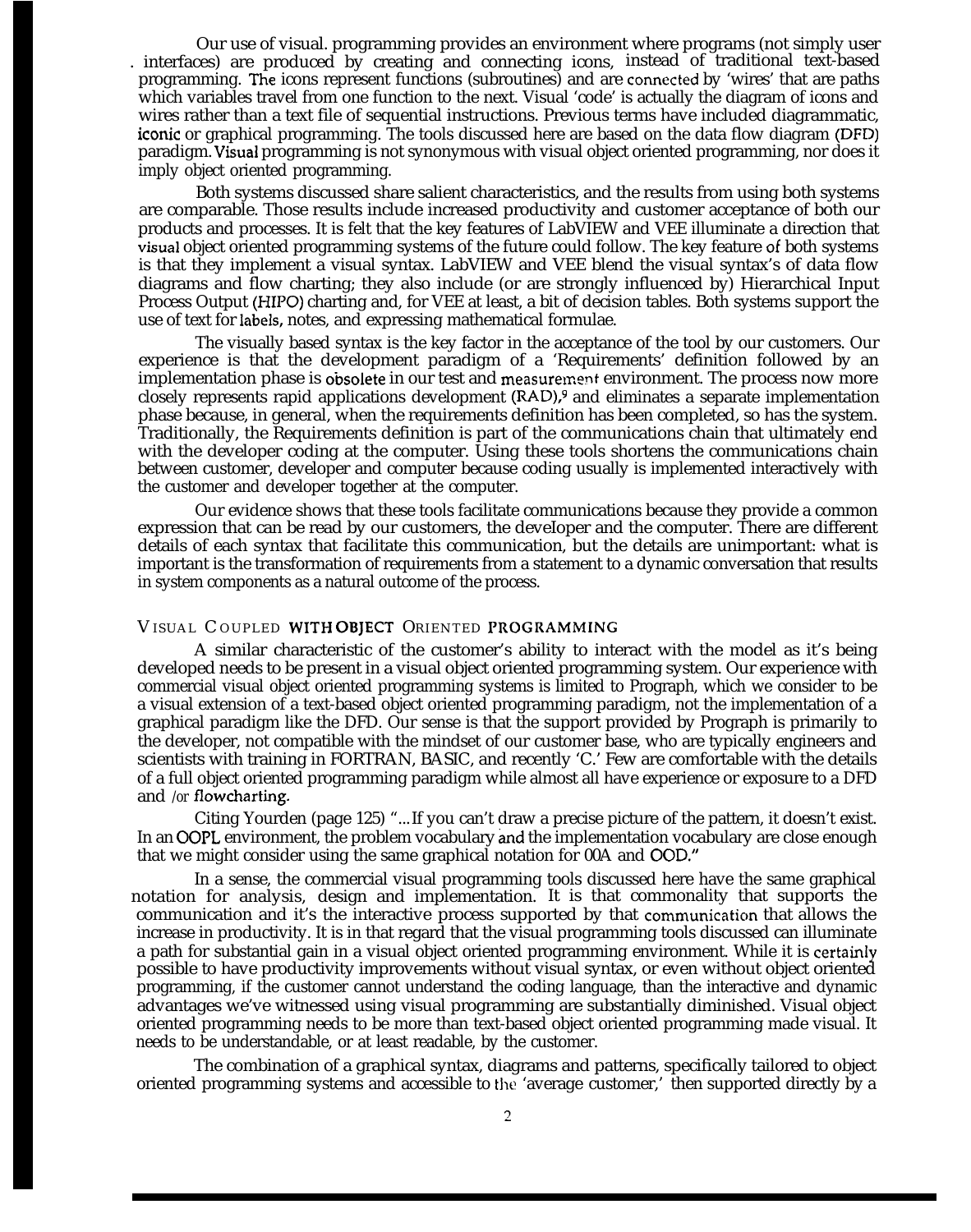tool, have the potential to produce improvements in productivity and accuracy greater than the sum of the improvements currently available from visual programming and object oriented programming individually.

## VISUAL PROGRAMMING ENVIRONMENTS IN THE MTC

Our entry into visual programming environment came through vendors of test equipment. We began using these tools simply as a better way to meet our customers needs. Since the initial uses, we have become aware of more general uses of the paradigm and are now expanding our use of these tools and investigating the applicability of other visuai and object oriented programming environments (e.g., Prograph). We recognize that these are not the only visual programming environments, but these are the two with which we have extensive experience to date.

For those interested in developing commercial visual object oriented programs for this market, the criteria for tool selection we consider relevant for providing the service of configuring measurement systems is given in reference 10.

#### National Instruments LabVIEW

I **'**

LabVIEW is a graphics-based language environment for developing, debugging, and running programs. Initially designed to work with National Instruments' data acquisition and control boards that plug into a Macintosh, it has now been expanded to the PC and Sun platforms. Because it is closer to a general purpose language, however, it can and has been used for many different types of applications, including simulations and pure data processing and analysis. The first version of LabVIEW appeared in 1986 and was interpreted and monochrome. The LabVIEW 2 compiler was released in 1990 and supports color. LabVIEW 3.0 supports cross-development between the Mac, Sun and PC and 100Ic and operate essentially the same way on all three platforms.

The LabVIEW program is used to create and run LabVIEW document files that are called VI's (Virtual Instruments). The front panei of the VI appears in a window when opened and may contain an assortment of input and output objects such as knobs, dials, meters, charts, animated graphics and text boxes. Inputs are called controls and outputs are called indicators. The front panel may also contain passive graphics and text.

Associated with the VI is an icon that can be any small graphic image. 'Behind' the icon is a connector pane that can have an active region associated with each control and indicator on the front panel.

In addition to the front panel of each VI is a diagram that appears in another window when opened. The diagram contains an icon for each control and indicator. These icons are 'wired' together or to other built-in icons representing various functions and structures or to other VI files that have previously been 'collapsed' into their own icons and are referred to as subVI's (subroutines).

The process of developing a VI starts with creating a front panel with the required controls and indicators. If the intent of the VI is to function as a user interface, then emphasis may be placed on visual impact and useability. If the VI will be used primarily as a subVI, with parameters passed to and from it by other VI's, then simple numeric controls and indicators maybe used instead.

The programmer then typically works in the diagram window, developing the overall structure of the program using the built-in icons. Many of these icons are dynamic, in that they can be expanded to accommodate more inputs or outputs or re-sized to provide more area for other icons and wires. Other icons are added as needed and any that represent subVI's that haven't been developed yet can also be included as dummy functions that will automatically switch over to the actual subVI's as they become available. This feature can also be used to simuiate hardware functions in the early stages of programming and then switched over to the actual hardware interfaces.

At any stage of the programming process, if the 'RUN' icon for the VI does not appear broken, the programmer can test the VI. LabVIEW will automatically compile and execute the VI. After each test, changes can be made on the front panel or the diagram or to any subVI's. Most LabVIEW programming is done with the mouse rather than the keyboard.

For more details on the LabVIEW environment, see references 11-14 and Figures 1-4.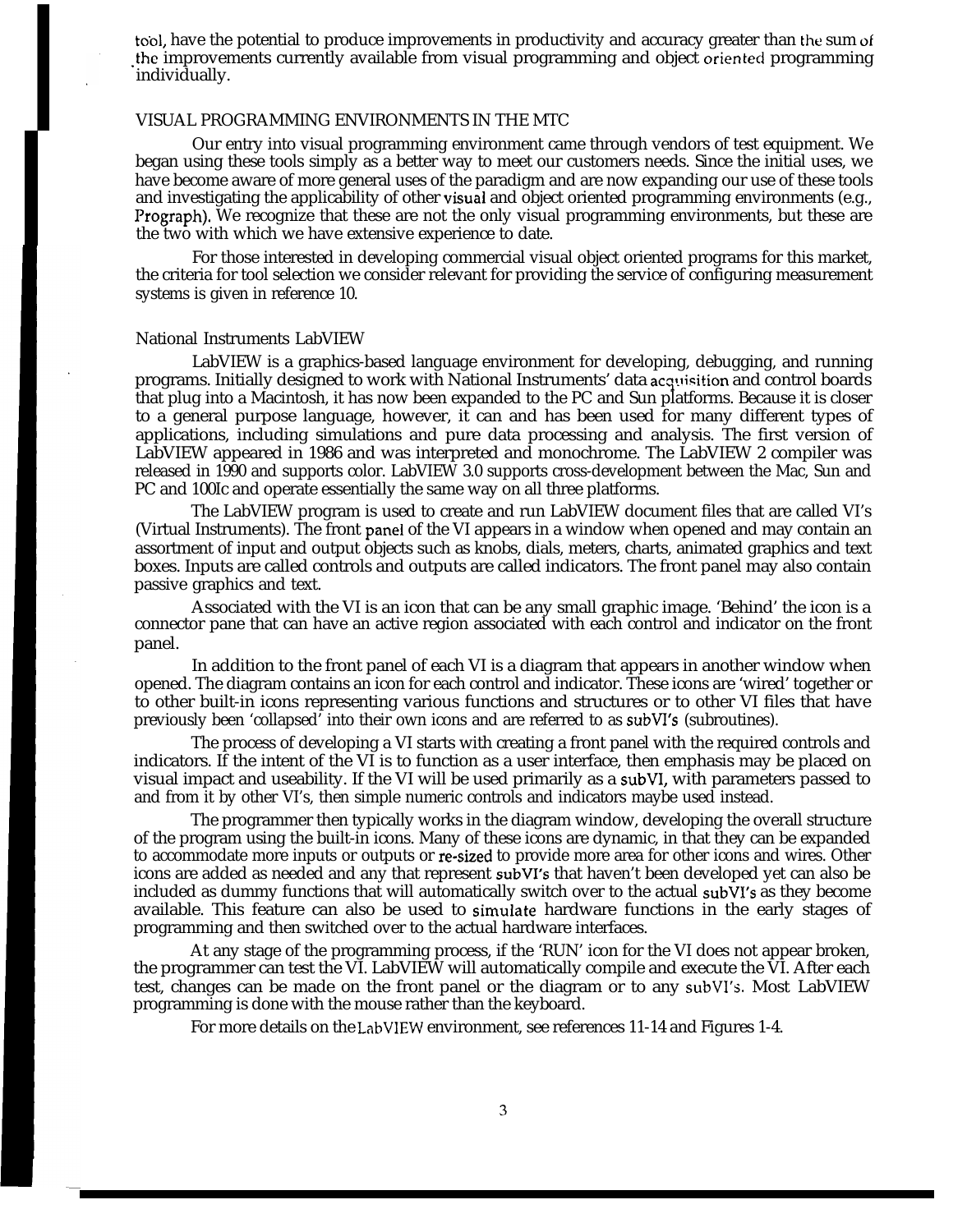## Hewlett Packard Visual Engineering Environment (VEE)

VEE *is* HP's visual programming tool for test engineering data acquisition and analysis. It provides the ability to gather, analyze and display data without conventional (text-based) programming. This iconic application was targeted for either the engineer and scientist or the test and measurement professional. Version 1.0 was released in 1991 and Version 2.0 extends its capabilities.

Data flow diagrams, or models, are created in VEE by selecting and pIacing graphical objects on the screen and comecting them with lines or information paths. These models are built, modified, and run by selecting options from the menus.

VEE has three types of menus from which the user can select: full-screen, pull-down menus, that alIow the user to select design elements, perform actions, and set states; design elements menus, that are specific to the selected design elements; and cascading menus, that are submenus available from the main menus and design elements menus.

Menu options are accessed by clicking and dragging the mouse. Design elements are easily manipulated in the same manner and can be collapsed into icons or double-clicked to reveal their Open views, that allow the user to view and edit a components configuration. For instance, the number of input or output terminals maybe set from a components open view.

VEE is similar to LabVIEW in that the customer and developer see a cross between a draw program and a computer aided design (CAD) package. In VEE there is Detail View and a Pane! View. These correspond, roughly, to the LabVIEW front panel and diagram windows. With VEE however, the Detail View contains all the information and the Panel View has selected controls and display with none of the interconnecting wires. In LabVIEW there is no synoptic view.

Where LabVIEW provides subVI's, VEE has UserObjects and UserFunctions. A UserFunction most closely corresponds to a subroutine and a UserObject is a convenient method of encapsulation and information hiding. (UserObjects often become a raw materials source. As a matter of practice, developers will copy a UserObject and modify it rather than start from scratch. While not exactly inheritance, it is better than blank paper,) Like LabVIEW subVI's, each VEE block can be opened and closed. Ln this way, information can be hidden and accessed in the hierarchy with a few mouse clicks. Debugging and execution are nearly identical, Several simple to use and powerful tools support debugging. Breakpoints, data probes, highlighted execution display, and animated data flows are all available. In addition, because of the close linkage of most VEE applications with non-computer elements (e.g., test equipment), monitors of 1/0 traffic are provided.

A major difference between VEE and LabVIEW is the form of execution. With VEE, there is no compile step. VEE is not an object oriented system for the developer, however, the underlying implementation is object oriented programming (Objective C). When a VEE model is created, a large collection of objects are incarnated and interact in standard object oriented fashion.

For more details on the VEE environment, see references 13 and 15-17.

## CASE STUDY NO. 1

## GALILEO MISSION TELEMETRY ANALYZER

The MTC is currently supporting the redesign of the computer data system for NASA's Galileo mission to Jupiter. LabVIEW is being used to assist in the ground test of the flight software redesign as one of a series of tools used to configure measurement systems.

The MTC was approached to create a telemetry analyzer. A similar task was given to another group using text-based coding ('C') on a Sun workstation and a single-board computer. Both groups were given equal time and funding. The purpose was to determine if the LabVIEW software environment could perform telemetry stream decommutation and decoding and to verify advantages of visual over text-based programming in the time to create and modify code.

Two Macintosh computers were used, a Mac IIfx and a Quadra 950. The Mac IIfx was used to generate the telemetry stream using an interface board's digital to analog channels. The Quadra 950 functioned as the telemetry analyzer using the analog to digital converter on a similar board to capture a data channel triggered by a clock channel.

The original requirement and expectation for the task was to use one computer for simulation and analysis of the telemetry channel (using global variables) but because that requirement was met long before the deadline, the actual generation of the telemetry channel was done. The separation of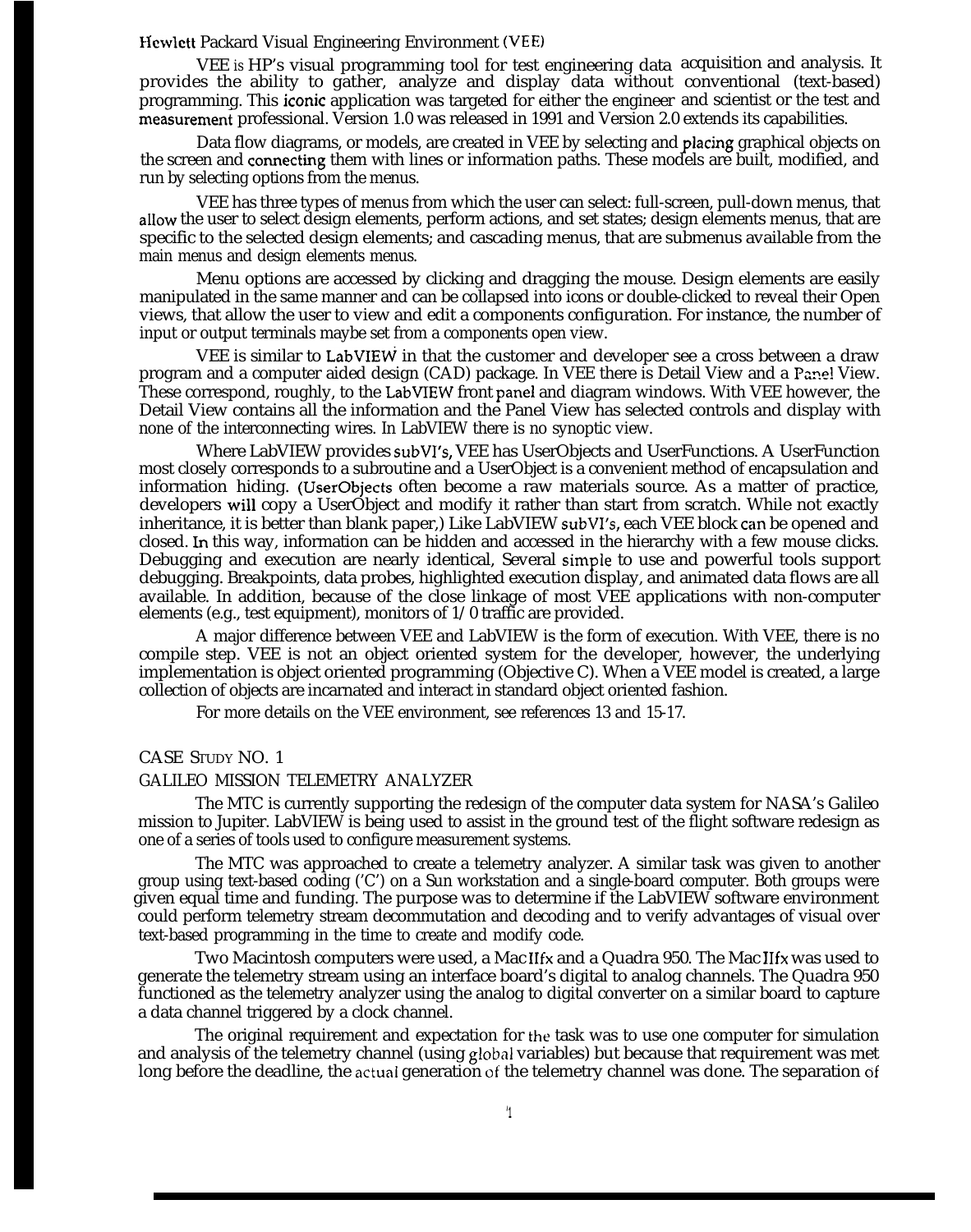In the generator and analyzer into two separate computer systems was done to approximate more closely<br>the real environment and to allow more precise measurement of performance parameters.<br>The telemetry data stream consists the real environment and to allow more precise measurement of performance parameters.

The telemetry data stream consists of a two-line serial interface (data and clock). Although it<br>only needed to operate at 200 bits per second, it was tested at up to 5000 bits per second to measure the<br>CPU margin.<br>Telemetr only needed to operate at 200 bits per second, it was tested at up to 5000 bits per second to measure the CPU margin.

## Telemetry Generator

There was no actual requirement for a telemetry generator, only an analyzer. The generator was created to test the analyzer. Figure 1 is the Telemetry Generator Sequence. The source of the data is predetermined 'Predict Tables' containing random bytes. For each instrument there is a separate table. These tables are stored in both the generator and the analyzer computers, The overall approach is that each instrument sends packets of up to 220 bytes at random intervals of time and eventually these packets are picked up by the analyzer and verified in its Predict Tables. Packets that are received out of sequence or are not present in the Predict Tables will register as errors. It is a verification of the transmitting and receiving process, not the data itself.

The entire telemetry scheme can be thought of as having an independent channel for each instrument. Packets from an instrument are not actually sent until enough are received to fill a segment of 223 bytes (including some overhead). A Reed-Solomon error-correcting code of 32 bytes is appended to each segment and when eight segments are assembled (not necessarily from the same instrument), an eight-byte PN Sync word is attached. The bytes are sent starting with the PN Sync word and continue through the first byte of each segment followed by successive bytes of each segment. Before being sent over the telemetry channel, the stream is run through a convolution algorithm that provides additional error-correcting capabilities but doubles the number of bits.

The implementation of the various algorithms (e.g., Reed-SoIomon and Convolution Coders) has traditionally been done in hardware using shift-registers, ex-OR gates and counters. The close analogy of LabVIEW's icons to actual circuitry enabled easy and straight forward implementation of otherwise complex coding.

Figure 2 is the user interface (LabVIEW Front Panel) for the telemetry generator, The range of packet sizes and time intervals can be specified for each instrument as well as the data rate. As each packet is generated, it is displayed on the strip chart as a dot. For example, instrument (Instr ID) =  $O$ attempts to output a packet of between 2 and 4 bytes every  $1/6$  of a second (1 tick =  $1/60$  second), while ID = 1 attempts to output packets containing between 20 and 132 bytes every 1 to 2 seconds. These rates are adjusted by simply clicking on the up or down arrows, but are limited by the Bit Rate set on the front panel. Two types of errors can also be created to test the diagnostic capabilities of the analyzer. They are initiated by clicking the buttons.

Figure 3 is the actual program (LabVIEW diagram) for the telemetry generator. It is responsible for temporarily storing the packets from each instrument until enough are available for a segment. A detailed explanation of the diagram is given in the Appendix.

After a complete telemetry frame is assembled, the bits are passed through a convolution coder that doubles the number of bits. The bits are eventually doubled again (so that each bit is present for two clock times) and used to control two voltage levels (zero and five volts) on one charnel of the double-buffered digital to analog converter. The other charnel generates an alternating bit pattern to form the clock.

## Telemetry Analyzer

The Telemetry Analyzer uses the double-buffered analog input with samples taken on each falling edge of the clock. Each analog sample is immediately converted to a Boolean by a simple comparison test and passed through the convolution decoder.

The remainder of the Telemetry Analyzer basically performs the same functions that the Generator performs but in the opposite order. The same Reed Solomon calculations are done on each segment but instead of correcting errors they are simply flagged on the analyzer user interface (LabVIEW front panel, Figure 4). The header information from the packets is then stripped away, the data compared to the Predict Tables and appropriate error flags set. It has front panel logging turned on so that the status "from each frame can be saved to disk. Each frame will have status information for eight segments including the Instrument ID, the current sequence number, the previous sequence number,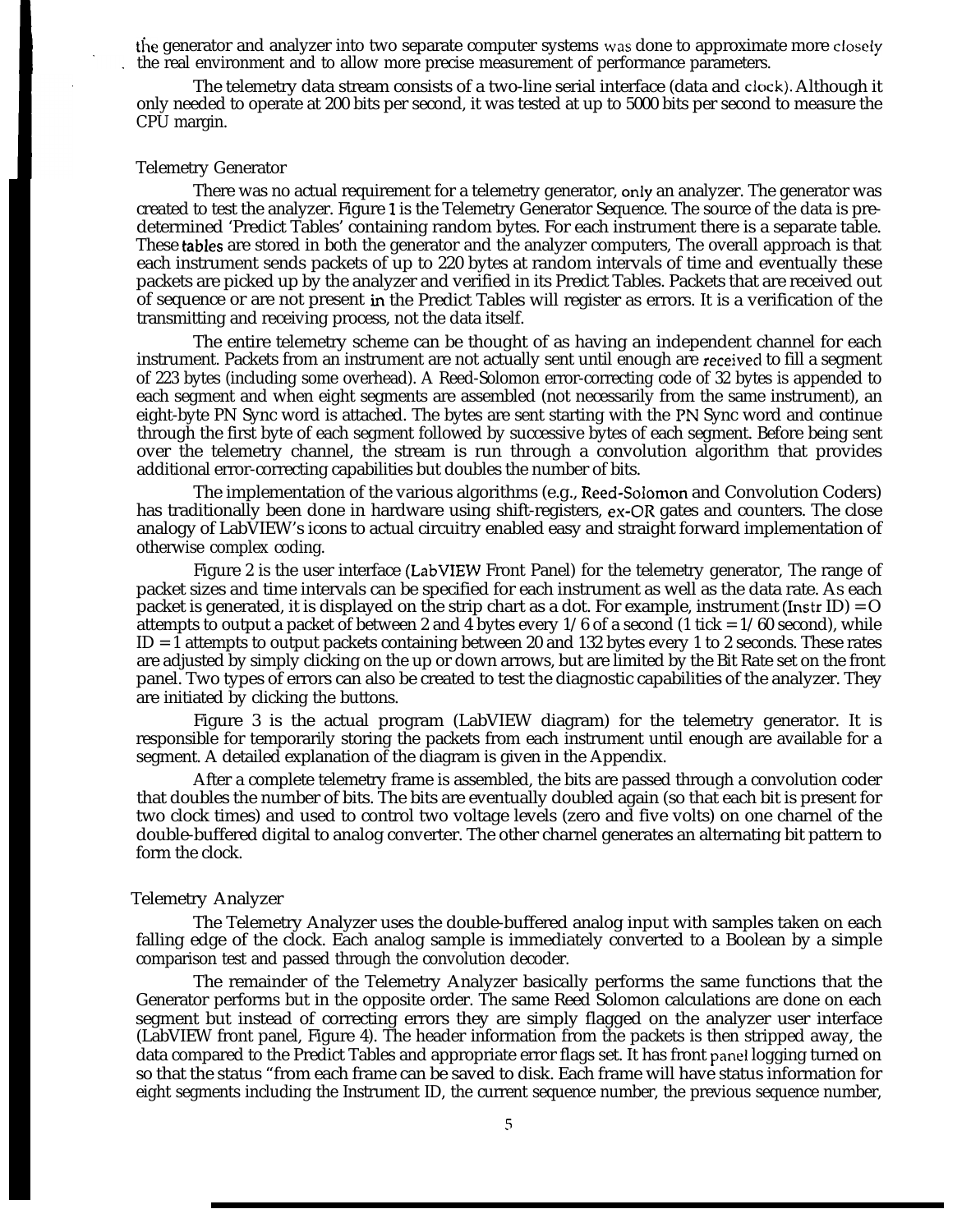error flags to indicate if the Reed-Solomon code is incorrect, if the sequence is not properly incremented, if the packet bytes were found in the Predict Table but not in the proper place, and if the packet bytes were not found in the Predict Table. The strip chart indicates which Instrument ID's each of the eight segments goes with but it is not useful for data logging since only the last segment of each frame will be logged. Several other parameters reIating to the frame itself *are* also indicated at the top of the front panel including the frame count, the number of bits found before the PN Sync code (which should always be zero after the first frame), the current time, the actual data rate, and finally the percentage margin assuming a data rate of 2000 bits per second. All testing was done at ten times the targeted rate to save testing time.

Several utility programs were created to read the previously logged data, even while logging is in progress. Among these is a monitor to graph any of the parameters on the front panel against any of the others, e.g., to plot the bit rate against the frame count; a monitor to indicate Instrument ID utilization in the form of a bar graph; and a scrolling graph to display Instrument ID's as a function of real time.

With approximately eight weeks of funding over a period of three months, the visual programming effort was significantly more advanced, having gone well beyond the original requirements than the 'C' development effort, which did not complete the original requirements. The visual programming team worked in a very interactive mode with the customer, meeting frequently and actually 'coding' together at the computer. At times, coding of the task was actually ahead of the requirements discovery. The text-based team took the initial requirements and did not meet the customer again until their demonstration at the end of the task.

LabVIEW was able to perform advanced data analysis tasks such as telemetry stream emulation and monitoring plus display. It proved that it is possible to use visual programming for realistic programming applications. This task succeeded in convincing people in our organization that visual programming can significantly reduce software development time compared to text-based programming. As a result of this demonstration, additional follow-on work was awarded to the visual programming team.

#### **CASE STUDY NO. 2**

#### **FLIGHT TEST FOR NASA SCATTEROMETER INSTRUMENT**

To support the test of the flight electronics for the NASA Scatterometer (NSCAT) instrument, a software application to coordinate the activities of the flight instrument and a suite of fifteen test instruments and software interfaces was required. Since the test engineers did not know, in fact could not know, the details of the tests until just before the tests began (sometimes five minutes before) a very reliable yet flexible system was required. What was delivered was a very simple language processor for commanding the system elements. This processor was used to sequence pre-debugged routines in flexible ways. Intentionally, there was little flexibility in the language, as both the software and scripts were debugged with the flight instrument. Operations support was provided through a control panel that not only informed the operations team of the current activity but also allowed the operations team to run, pause, abort, or step through the current test. Operations flexibility was further provided/managed by having a set of standard scripts readily available as utilities, e.g., power on, power off, data delivery.

The system was developed, in VEE, from scratch in three months. Requirements were limited to a few sheets of paper that said, in effect, "We need drivers for these test instruments: . .." A senior designer/analyst/programmer and two knowledgeable test analyst /engineers produced two versions in the three month period. Surprisingly, there were only two days devoted to bug fixes after the development team said the system was ready for operations. Since these deliveries, this program has undergone nearly continuous revision and upgrade.

For the same project, NSCAT, another completely different application was also created using VEE, This application required the real time collection of data from a receiver as an antenna was turned, or as an radio frequency probe was moved. In addition, the use of a laser range finder had to be coordinated with the movement of the antenna. The data formats for the output were already defined by an existing set of FORTRAN programs and VEE produced this format with only slight difficulty. To satisfy the requirements, a classic Structured Design approach was taken and it was both adequate and successful. Real time performance was isolated to two modules, one for antenna movement, one for probe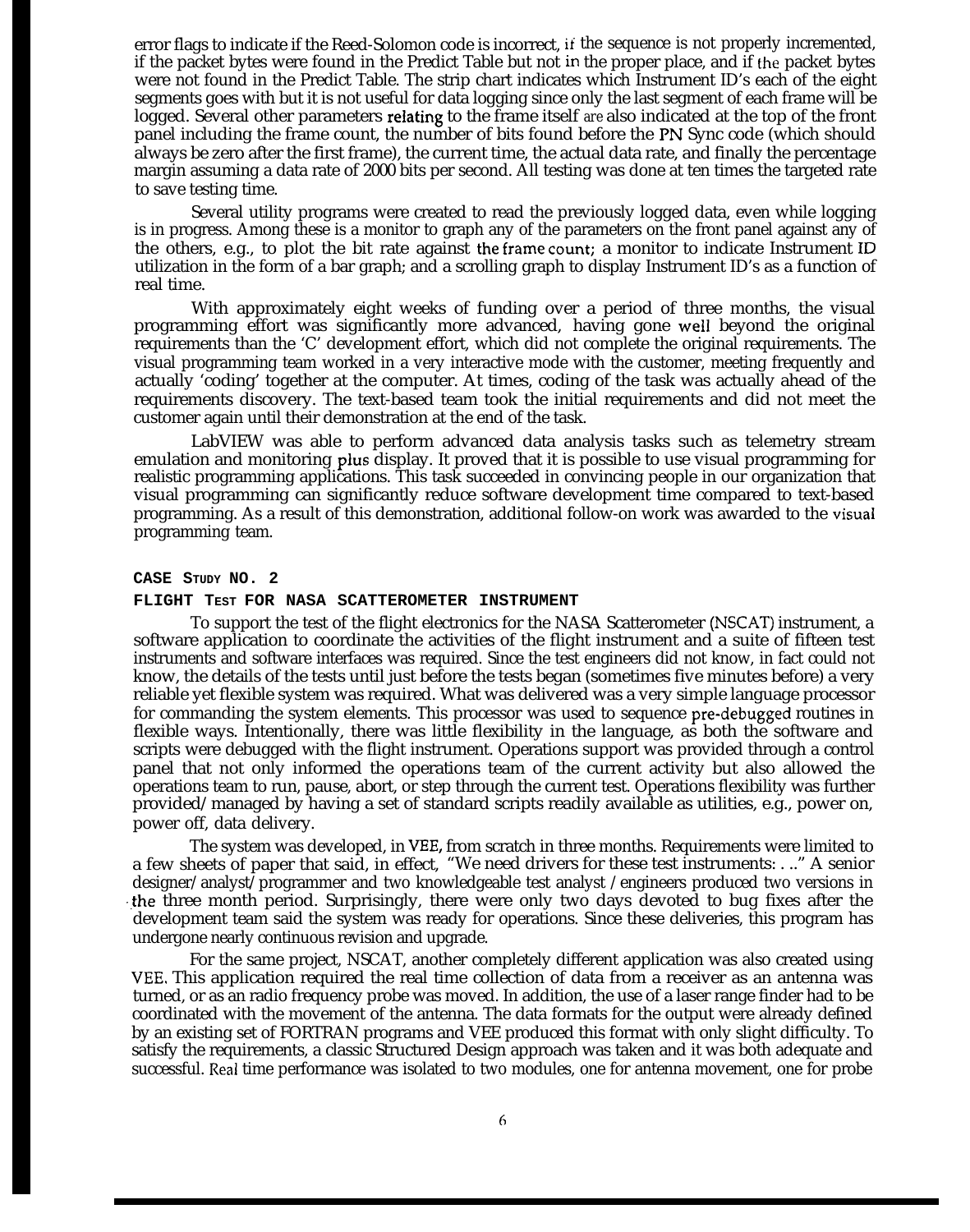movement. Adequate performance was provided from VEE and coding the real-time modules in 'C' was not required.

As a result of these efforts, there are laurels for VEE, most notably the speeci and reliability that VEE enables in system implementations, and the reliability of VEE in operation. VEE does have a few bugs. There are a few problems, notably the overaIl performance and use of screen real estate. While there are no big holes in VEE, some 'quirky' behavior is being addressed by Hewlett Packard, notably the suspension of all activity when the console is supplying data and the suspension of internal multi-tasking when executing a UserFunction.

#### **WHERE THE GAINS OF VISUAL PROGRAMMING LIE: REAL WORLD ExPERIENCE**

**I**

The advantages/disadvantages of any programming environment are dependent on the context in which they are being used. Our specific environment is the production of measurement systems, usually under schedule pressure. In three years, the MTC has created over forty applications, from the intended *uses* of data acquisition and control to areas not originally intended including simulation, analysis, telemetry, training, and modeling. We have found productivity increases (compared to textbased tools) in all applications, domain specific or not.

It is important to understand that the MTC is not, in general, a center for software research or general purpose development. As such, the software used to create these systems is simply a tool, not a language on which to conduct studies. In the area of data acquisition, analysis, display and control, using visual programming tools simply allow the MTC to perform its function more effectively than using text-based tools.<sup>1,2,3,13,18</sup>

It is significant to note that these productivity gains are not the result of a basic paradigm shift. As stated, both LabVIEW and VEE directly implement hybrids of the data flow diagram paradigm. Both tools, in effect, collapse the phase called 'coding' because the diagram executes. Programming, of course, is still taking place, but there is no programming activity as it is integrated with the requirements discovery and systems design process. Keeping a well-known paradigm has both positive and negative effects. In the plus column is ease of learning, ease of communication with the user, speed, and adaptability. In the minus column are mostly implementation effects, excluding the major limitation: the underlying paradigm, The quibbles are lack of effective 'find' utilities in the graphic environment, lack of zoom capability, and small idiosyncratic details that are always in newer products. Quibbles aside, without any paradigm shift, these tools have transformed system development in the MTC.

There have been few studies comparing visual with other types of programming, and those that do exist have focused on aspects that do not seem to correspond with our use of visual programming in the real world. The study by Green, Petre and Bellamy<sup>19</sup> compared readability of textual and graphical programming (LabVIEW). Their clear overall result was that graphical programs took longer to understand than textual ones. The study by Moher et. al.<sup>20</sup> essentially duplicated the study by Green et. al. but compared petri-net representations with textual program representations. They duplicated some of the earlier results, but did find areas where the petri-net representation was more well suited, albeit with reservations.

Both studies focused on experienced users of visual or textual code. In neither study was the time to create or modify the programs discussed. It is in these areas, that of user (not programmer) experience and time to create and modify programs, that we find advantages in visual over textual programming in our real world.

Our customers are mostly engineers and scientists with limited programming experience with either visuaI or text-based code. Most, if not all, understand data flow diagrams, so the question becomes one of which representation is easier to understand with little or no prior experience. We have consistently found users with little or no experience in LabVIEW or VEE could 'understand' at least the process, if not the detaiIs, of the program. In fact, we usually program together with the customer at the terminal, and they follow the data flow diagrams enough to make suggestions or corrections in the flow of the code. It is difficult to imagine a similar situation using text-based code, where someone with little or no understanding of 'C' could correct a programmer's syntax or flow. Actually, it is difficult to imagine anyone 'watching' someone else program using text-based code at all.

The study by Pandey and Burnett<sup>21</sup> did compare time, ease and errors in constructing code using visual and text-based languages. The programs chosen were on the level of 'homework' type tasks,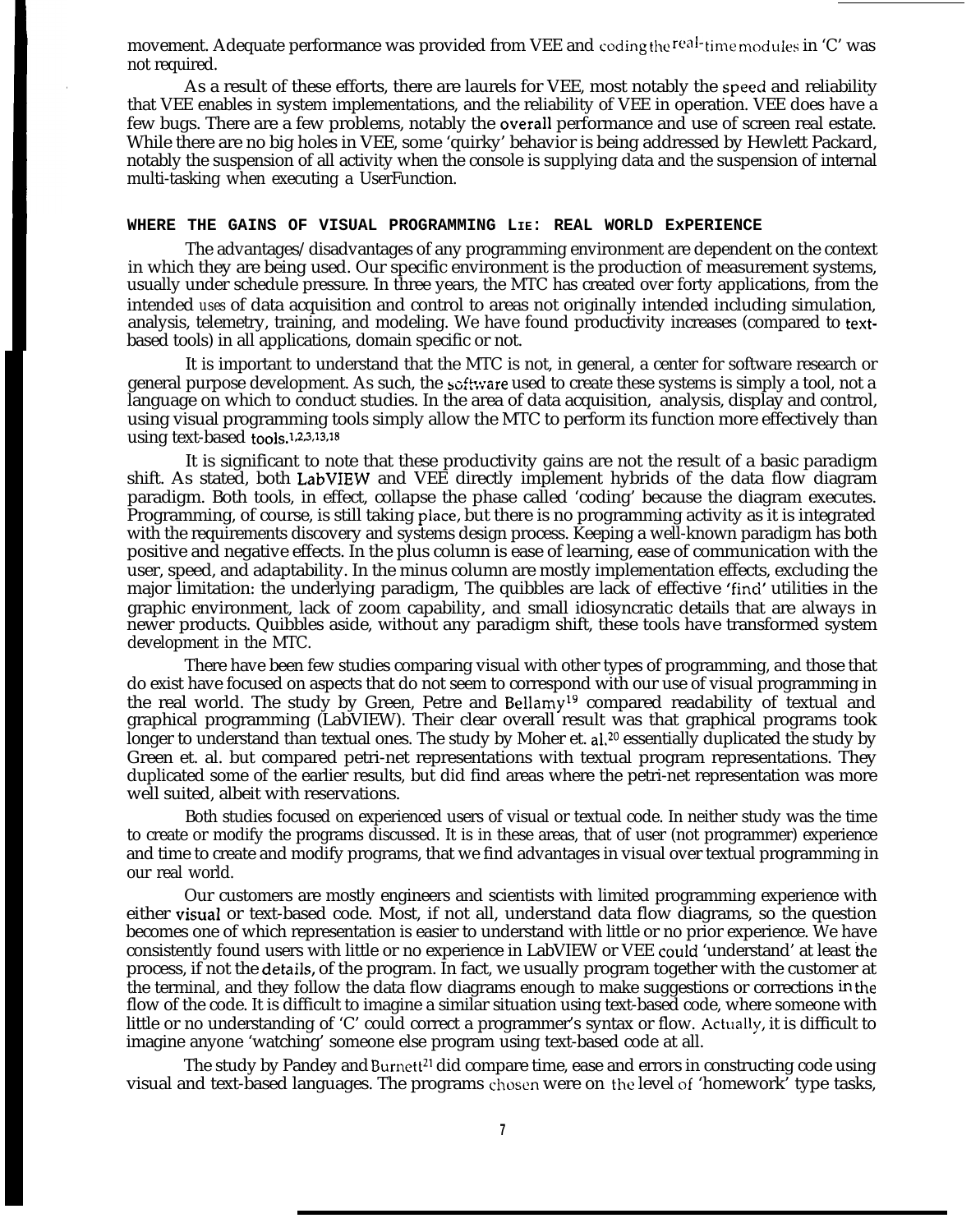certainly not real world problems, but even at that level they did find evidence that matrix and vector manipulation programs were more easily constructed and had fewer errors using visual programming.

Using visual programming at this last stage of the coding process, however, removes much of the advantages we've seen. Once specifications are determined, it simply becomes a race to see who can type faster or who has access to more or better libraries of code or icons. The real benefit we find in using visual programming is the flexibility in the design process, before requirements have been determined. The user-programmer-computer communication is substantially improved because *of the* speed at which modifications can be made.

None of the existing studies have dealt with the ability of visual vs. text-based programming to solve real world problems, i.e., determine specifications, create, modify code and user interfaces as welI as train inexperienced users to both operate and modify systems, Studies need to be done which allow creativity in constructing, testing and modifying models using visual and textual programming.

The most important advantage the MTC has found in using visual programming is the support for communications among the customer, developer and hardware that visual programming enables. This ease of communication provides the ability to go from conception to simulation of components, subsystems and systems, to testing of actual hardware and control functions using a single software environment (on multiple platforms). Modules or icons that represent simulations of instruments, processes or algorithms can be easily replaced with the actual instruments or components when they become available. In our opinion, object oriented programming provides the technical ability mentioned, but without the visual component, the support for communications is not present. Visual object oriented programming systems need to do both to be truly effective.

A limitation of the discussed visual programming tools is they are based on the data flow diagram paradigm. For problems that won't yield to a data flow diagram analysis, these tools are not particularly useful. Neither tool produces a conventional test-based programming language representation of the model. For many programmers, this is perceived as a major disadvantage and in some cases precludes acceptance. The authors have not found this to be a problem in our use of the tools.

Regarding training, MTC personnel, including new hires, co-op and summer students (in Mechanical, Aerospace or Electrical Engineering) have learned to program in about a month and within two have actually delivered working programs to customers.

The fundamental limits of these tools are scaling and maintenance. The MTC has produced real systems of moderate scope. We have not hit the scaling limit yet, but it is clearly present, Our systems have short to intermediate lifespans, a few weeks to a few years. Our customers tend to maintain the systems we develop for them, but have not attempted major revisions without support of the original author. If these systems had to be maintained over ten years, we're not certain that our current implementation techniques would hold up.

These tools are best used on problems that are functionally intensive, not data intensive. These systems excel in transformation and display of volatile data sources, as opposed to the maintenance of large data repositories. Currently they are not appropriate for image data, although they could be extended into that arena comfortably. Beyond this, we are reluctant to bias a reader away from any area: we've been successful at using them in areas that were purported to be inappropriate too many times.

#### **C ONCLUSION S**

• Both visual programming tools we have used provide comparable productivity improvement

It is apparent that the DFD environment (not simply one program from one developer) has shown real capability of reducing software development time in areas not domain specific. This productivity improvement is due primarily to the improved communication between the customer, developer and computer that the visual syntax provides. If the visualization component of a visual object oriented programming system does not support the customer, developer and computer communication, the productivity improvements associated with LabVIEW and VEE will not be present.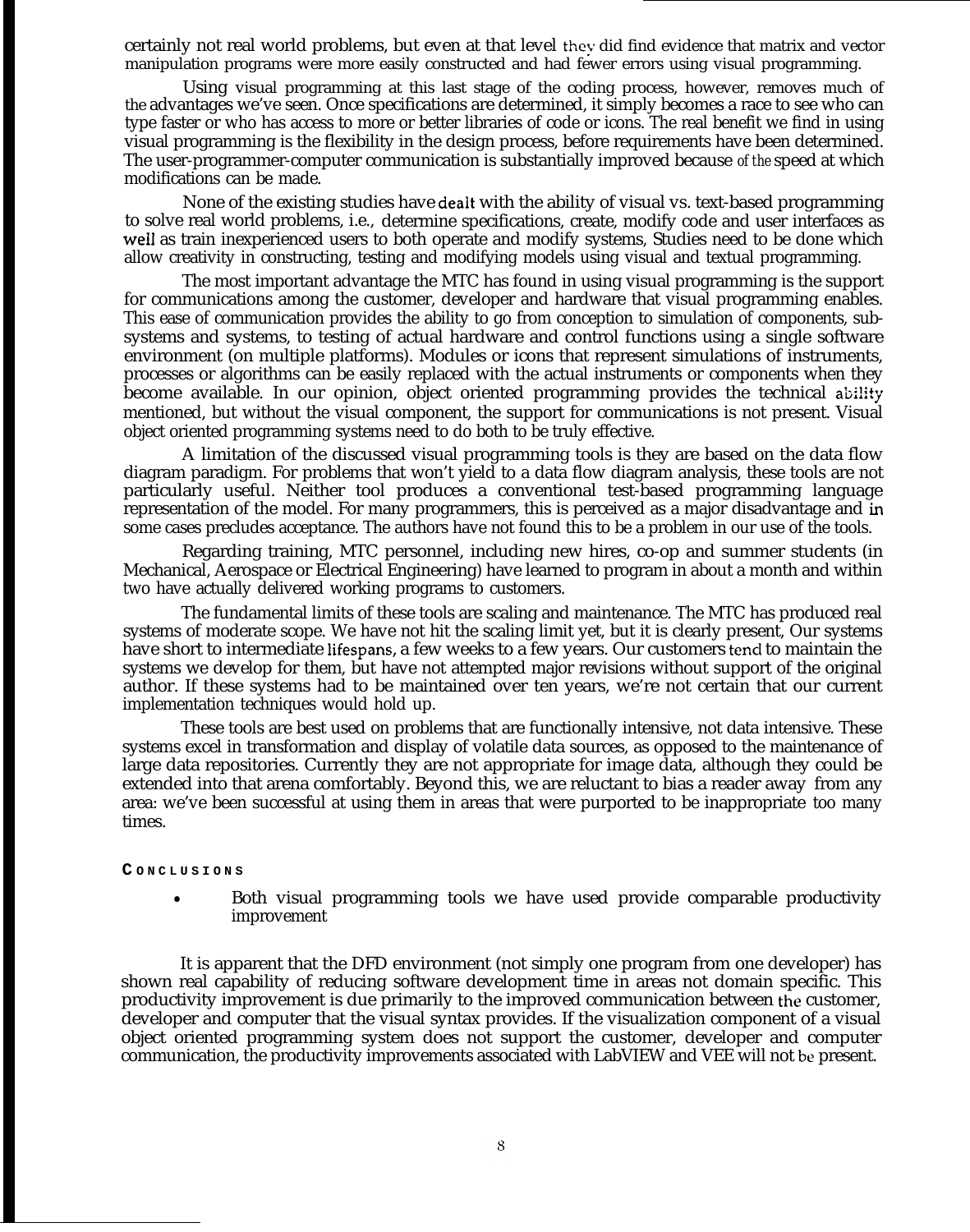Existing system development methodologies are inadequate in this new environment.

Because existing system development methodologies presume the existence of one or more coding phases, and that these phases are conducted outside the presence of the customer, they do not address the work environment that we find ourselves in. The lack of viable methodology is not a simple issue. If you simply compare coding time between a visual and text language you miss the point. Using these systems essentially blurs the requirements, design, and coding phases into a single activity. In many cases the MTC has found that it is faster to build the system using informal specifications than to write a formal requirements document to then build the system.

The environment of visual programming has changed the communication between developer and customer. Instead of communicating in writing or meetings, the definition of requirements takes place *using* visual programming while the 'code' is being diagramed. Development becomes a joint effort between developer and customer. In these working sessions, it is often the developer that waits while the customer considers what is wanted or what next needs to happen.

What to do with these patterns in the context of a conventional development model is any body's guess. This is a serious issue. There are almost no predictors of job resource requirements: by the time the traditional measures are available, the job is nearly done. Worse, it is difficult to manage these projects because there is no realistic model against which to measure progress. So far, the only measures we use consistently are measures of system behavior.

We are doing tasks that are not small, but not very large either. When we 'scale up' for larger projects, issues of predictable methods will become more serious.

The *visual* aspect of these tools is not an add-on but integral to the underlying method of expression.

Both LabVIEW and VEE are tools that automate a graphic syntax already in common use. Within both are features that have been adapted from text paradigms. Where the text form is imported directly, e.g., FORTR4N or C equation expressions, it works well. When a basic text construct such as data structure has graphics components appended to a well-understood text syntax, the whole thing falls a bit flat. Some attempts to put object oriented features in a graphical language have had some of the same problems, i.e., graphics were simply added and not part of an underling graphical syntax. This is not to say that the graphics don't help, they do, it is just that the results are not as dramatic as automating graphic syntax directly,

● Without the *visualization* component of these tools in viewing program execution, the tools would be of limited or no value.

*Visualization in this* context is the ability to graphically communicate the state of execution of a system to the customer. This capability to see what the 'code' is doing directly is of inestimable value, The graphics description of the system without the animation would be not much more than a CASE tool with a code generator; with the animation, the boundaries between requirements, design, development, and test appear to collapse. Seamless movement from one activity focus to another makes the development different in kind, not degree. This is because we can sustain the communication among the customer, developer and computer. If there were substantial time lags in changing tools, (e.g., conventional debuggers) the conversational environment would break down.

Failure to incorporate standard hardware drawing control capabilities places a burden on the memory (mental and paper) of the developers  $\ell$  maintainers of very large systems.

Managing large sets of drawings using parts lists and reference designators is not new. Configuration management support in visual languages is not yet present. The single largest problem we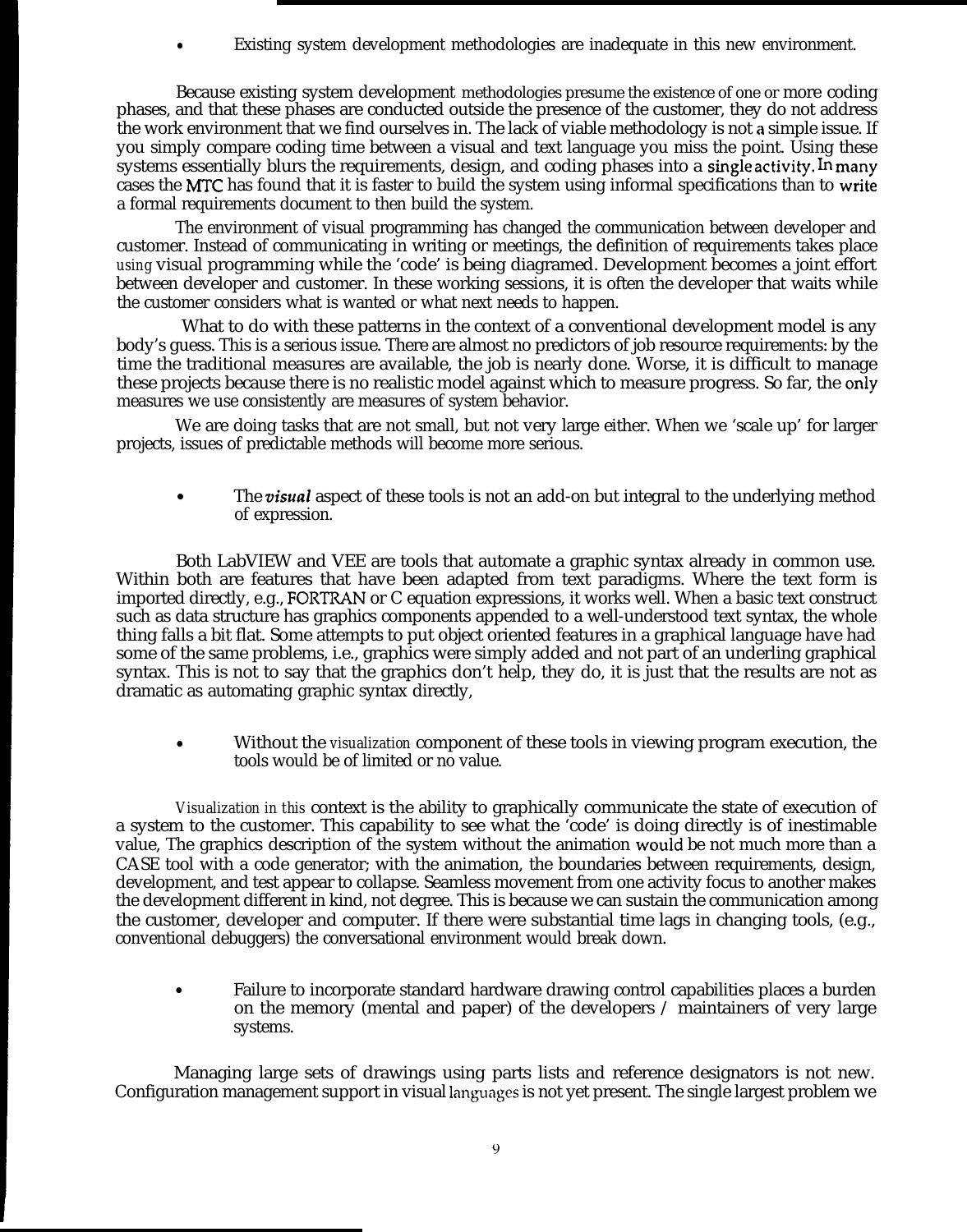face in scaling up the use of thesetools into larger systems devolves to configuration management. Presently, we have no effective answer to this problem.

#### **S UMMAR Y**

**These** applications, plus an additional forty or more, have convincingly demonstrated to us and our customers that visual programming significantly reduces system development time. The two tools discussed are effective and real. The MTC consistently finds that visual programming reduces development time by at least a factor of four, and up to an order of magnitude.

As stated, the most dramatic productivity increases we've observed occur when the communication between customer, developer and computer is facilitated by the tools. With this communication, the boundaries between requirements, design, development, and test appear to collapse, It is in that regard that the visual programming tools discussed here can illuminate the path for substantial gain in a visual object oriented programming environment. If the customer cannot understand the coding language, than the interactive and dynamic advantages we've witnessed using visual programming are substantially diminished. Visual object oriented programming needs to be more than text-based object oriented programming made visual. It needs to be understandable, or at least readable, by the customer.

## **A C KNOWLEDGE M ENT S**

**The** authors wish to acknowledge the contributions of George Wells towards the writing of this paper.

## **REFERENCES**

- 1. *Acquisition, Analysis, Control, and Visualization of Data Using Personnl Computers and a Visual-Based Programming Language,* E. C. Baroth, D. J. Clark and R. W. Losey, Conference of American Society of Engineering Educators (ASEE), Toledo, Ohio, June 21-25,1992.
- 2. *An Adaptive Structure Data acquisition System using a Visual-Based Programming Language,* E. C. Baroth, D. J. Clark and R. W. Losey, Fourth AIAA/Air Force/NASA/OAI Symposium on Multidisciplinary Analysis and Optimization, Cleveland, Ohio, September 21-23, 1992.
- **3.** *Telemetry Monitoring and Display using Lab VIEW, G.* Wells and E. C. Baroth, National Instruments User Symposium, Austin, Texas, March 28-30,1993.
- 4. *Software Makes Its Home in the Lab,* Michael Puttre', Mechanical Engineering Magazine, October, 1992, pp. 75-78.
- 5. *Today's Equipment Tests Tomorrow's Designs,* Debra Bulkeley, Design News Magazine, May 17, 1993, pp. 82-86.
- 6. *Automated RF Test System for Digital Cellular Telephones, G.* Kent, Proceedings from NEPCON West '93, Anaheim, CA, February 7-11, 1993, pp. 1055-1064.
- 7. *Sequentia~ File Creation for Automated Test Procedures,* J. R. Henderson, Proceedings from NEPCON West '93, Anaheim, CA, February 7-11,1993, pp. 1065-1077.
- 8. *Cutting Costs the Old Fashioned Way, S. C.* Jordan, Proceedings from NEPCON West '93, Anaheim, CA, February 7-11, 1993, pp. 1921-1931.
- 9. Decline nd Fall of the American Programmer. E. Yourdon, PTR Prentice Hall, NJ, 1992, pp. 30.
- .10. *A Survey of Data Acquisition and Analysis Software Tools, Part 1,* E. C. Baroth et. al., Evaluation Engineering Magazine, October 1993, pp. 54-66.
- 11. *Diagram Compilers Turn Pictures info Programs,* Charles H. Small, EDN Special Report, June 1991, pp. 13-20.
- 12. *Graphical Programming for Windows/Sun,* Evaluation Engineering Magazine, September 1992, pp. 60-63.
- 13. *A Survey of Data Acquisition and Analysis Software Tools, Pnrt 2,* E. C. Baroth et, al., Evaluation Engineering Magazine, November 1993, pp 128-140.
- 14. National Instruments Catalog, 1994, pp 17-112.
- 15. *Hewlett Packard VEE Visual Engineering Ellvironnltvrt,* Technical Data, 5091 -1142 EN, 1991.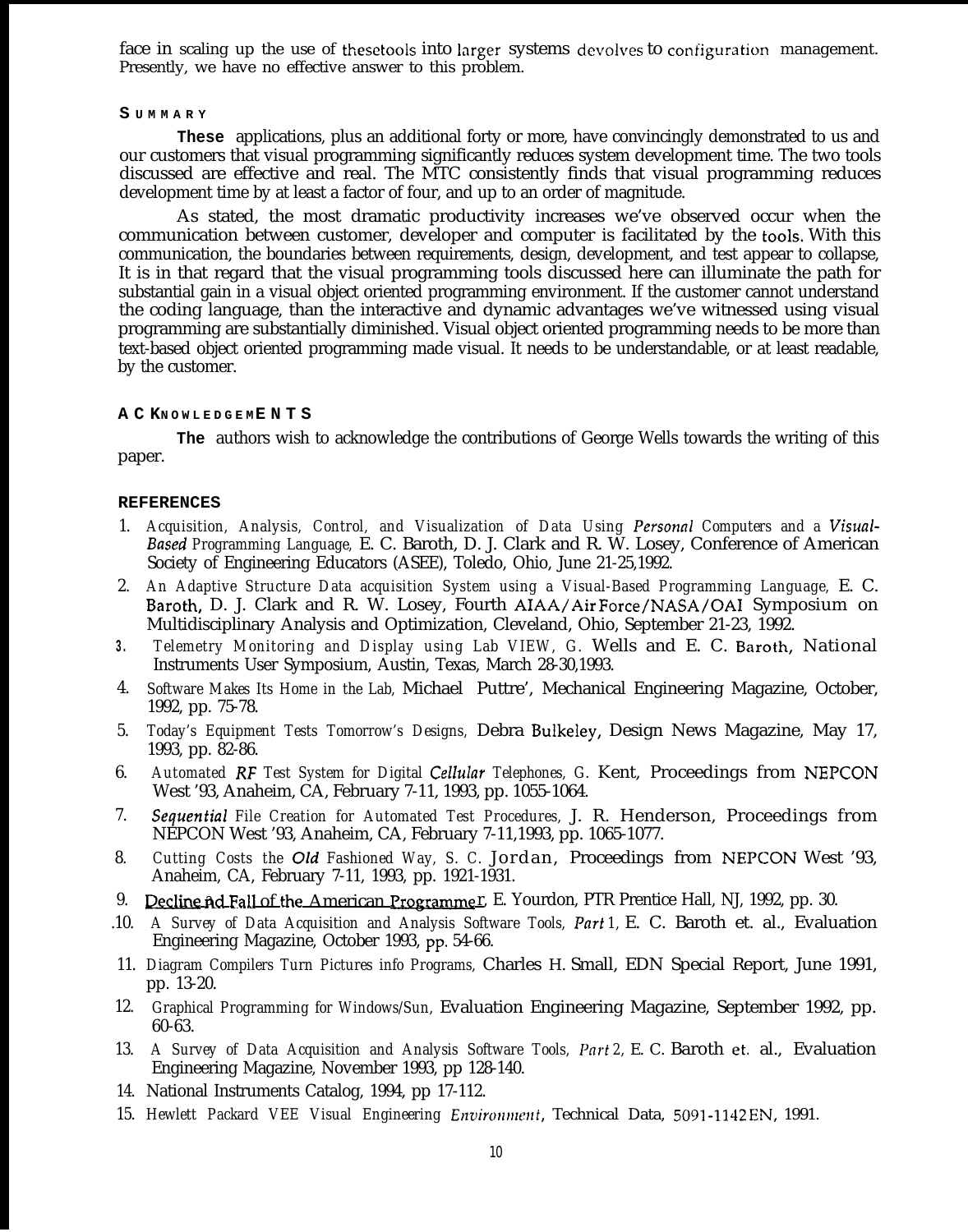- 16. *Complete Data Acquisition Solutions with HP VEE-Test,* Application Note, 1206-01, 5091 -1139E, 1991.
- 17. Design Characterization *Using HP VEE-Test*, Application Note, 1206-02, 5091-1140E, 1991.
- 18. *Jet Propulsion Lab Aids in Space Craft Project, Scientific Computing and Automation, November* 1993, pp 26-28.
- 19. *Comprehensibility of Visual and Textual Programs: A Test of Superlativism Against the 'Match-Mismatch' Conjecture,* T. R. G. Green, M. Petre and R. K. E. Bellamy, Fourth Workshop on Empirical Studies of Programmers, New Brunswick, NJ, December 7-9,1991, pp. 121-146.
- 20. *Comparing the Comprehensibility of Textual and Graphical Programs: The Case of Petri Nets,* T. G. Moher, D. C. Mak, B. Blumenthal and L. M. Leventhal, Fifth Workshop on Empirical Studies of Programmers, Palo Alto, CA, December, 1993.
- 21. Is It *Easier to Write Matrix Manipulation Programs Visually or Textually? An Imperical Study,* R. K. Pandey and M. M. Burnett, Oregon State University, Department of Computer Science, 93-60-08.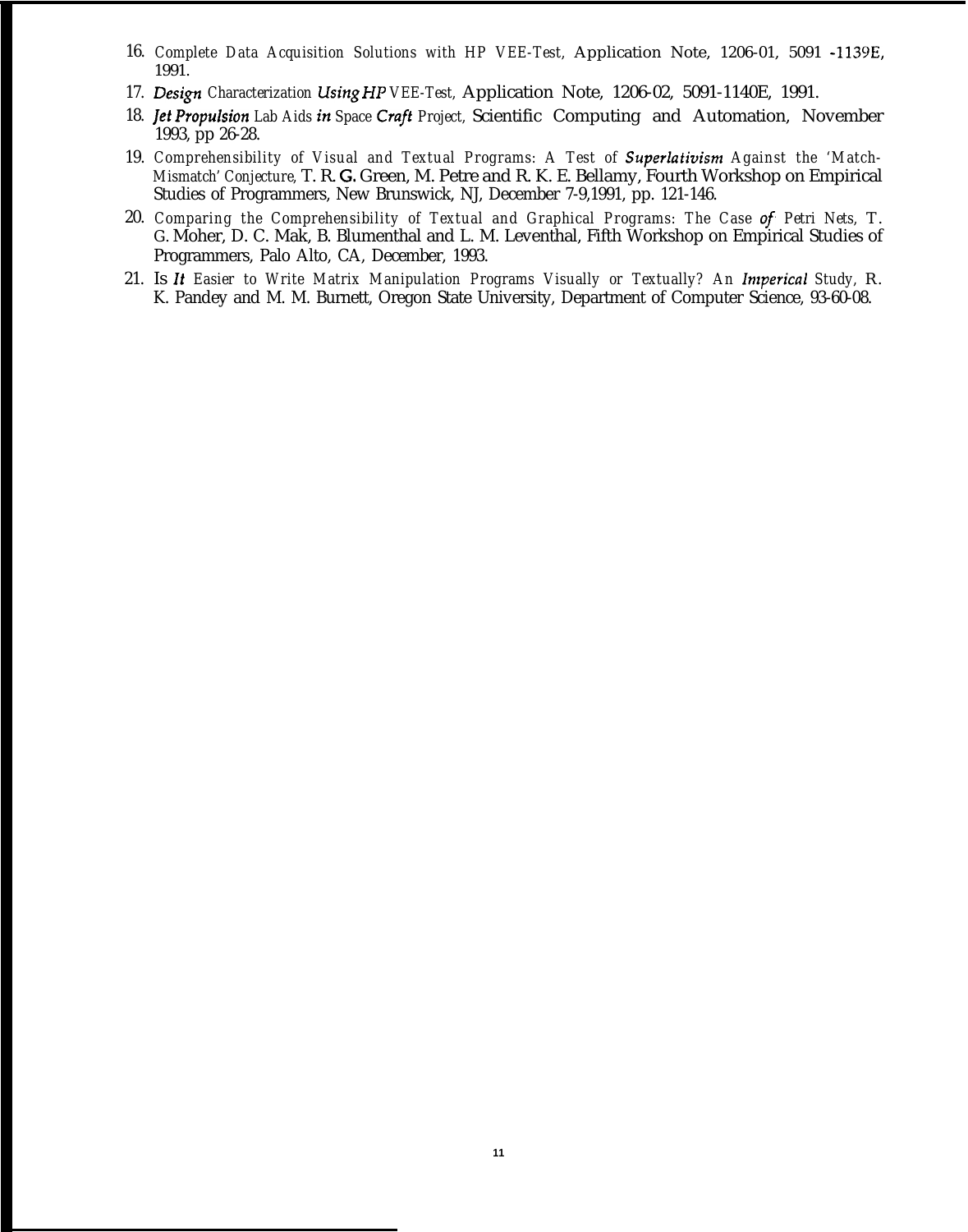

Figure 1. Telemetry Generator Sequence



Figure 2. Telemetry Generator User Interface (LabVIEW Front Panel)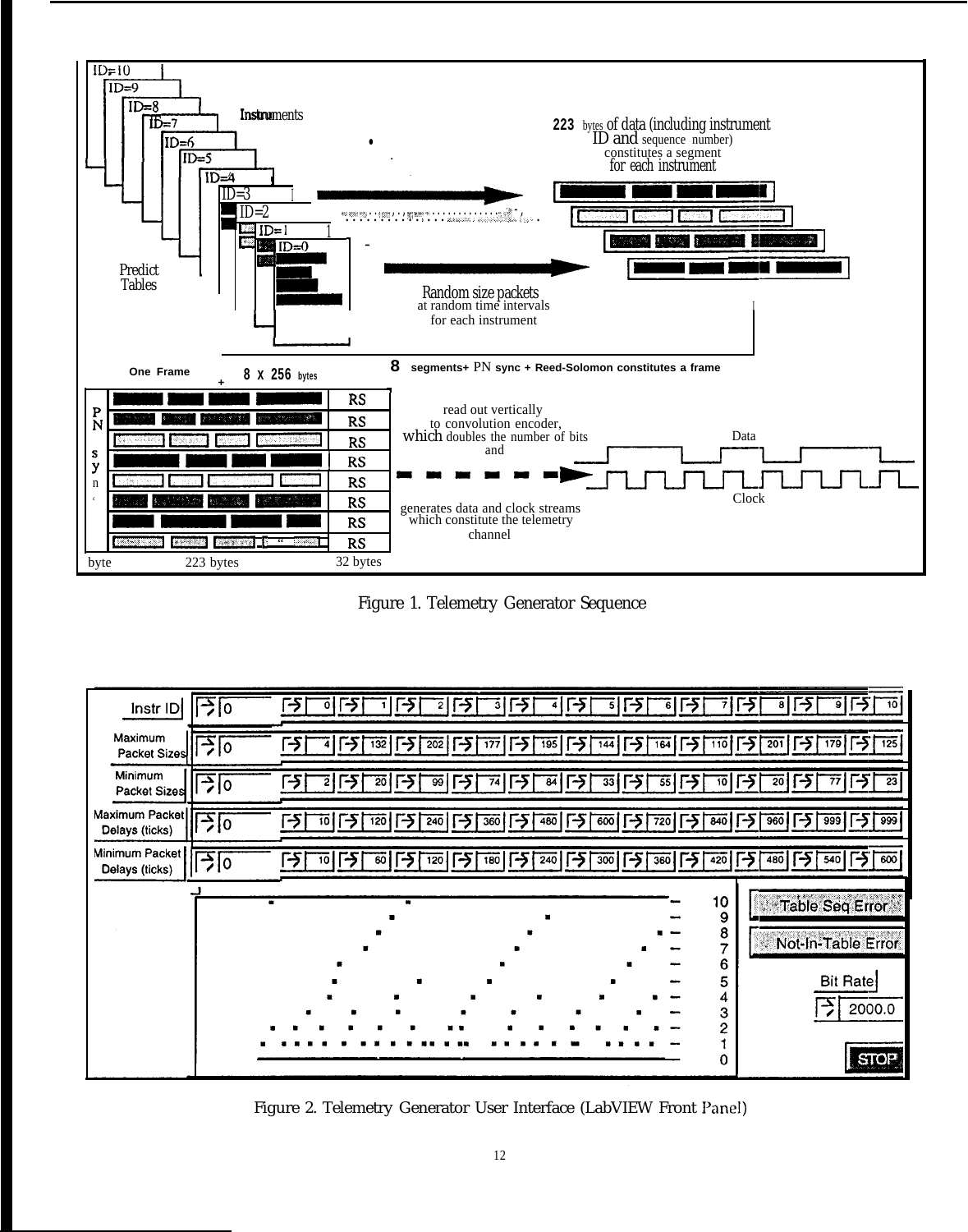

Figure 3. Telemetry Generator Program (LabVIEW Diagram)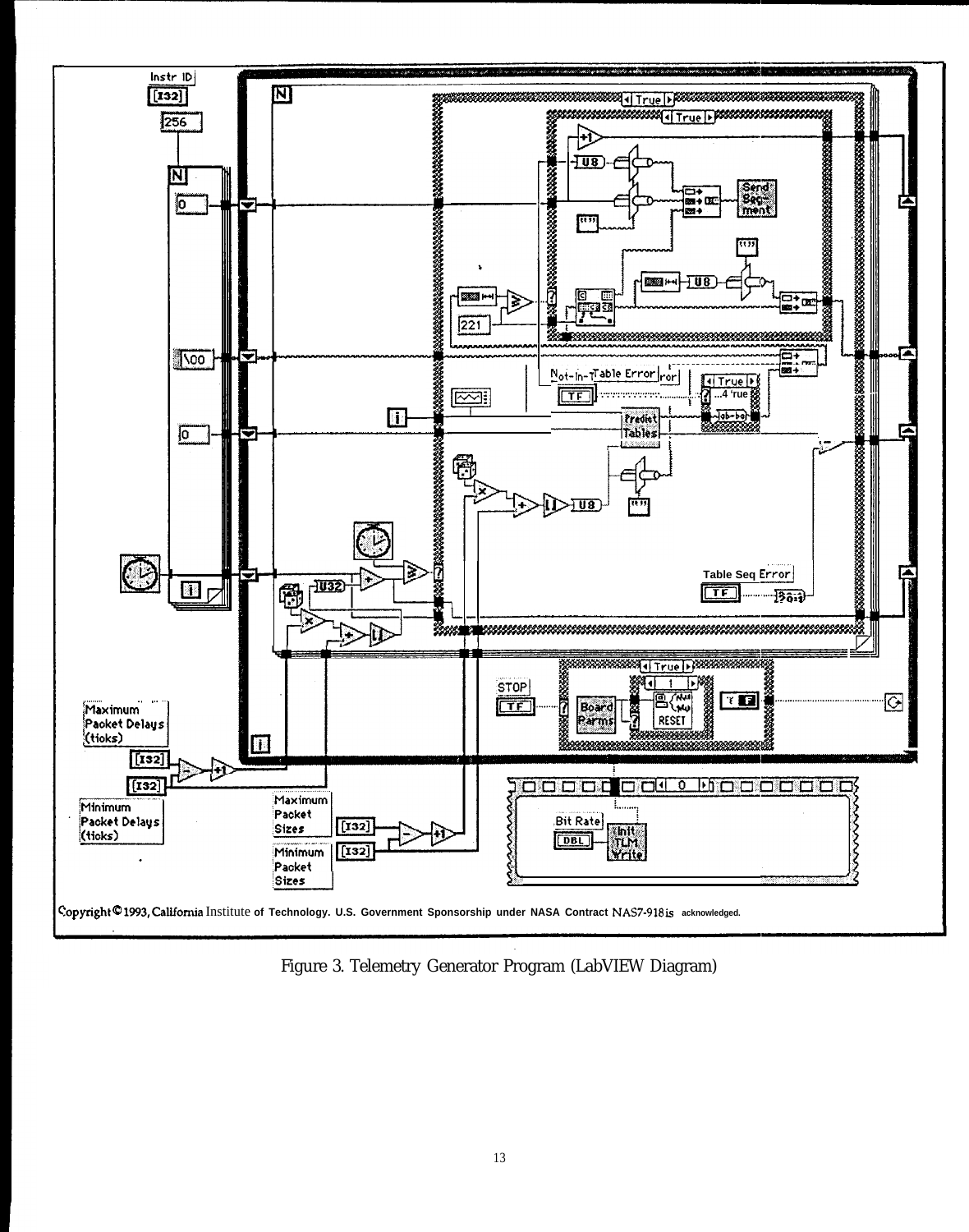

Figure 4. Telemetry Analyzer User Interface (LabVIEW Front Panel)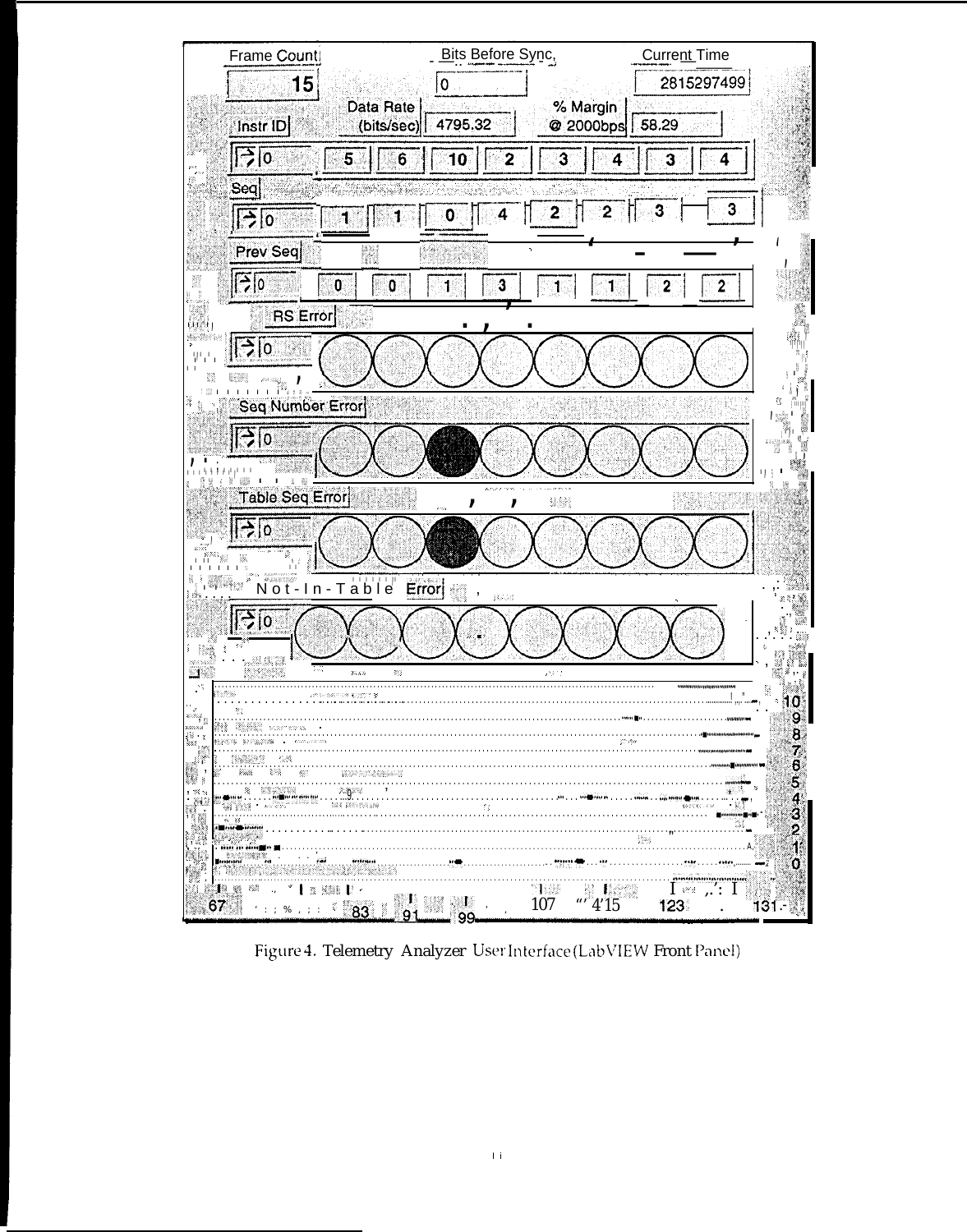#### **APPENDIX. DESCRIPTION OF FIGURE 3**

Figure 3 appears exactly as it does in the VI's diagram (program) window. Each of the controls and indicators on the front panel (user interface) has a corresponding icon in the diagram. The strip chart's icon, for example, appears near the center of the diagram and looks like a miniature strip chart. All of the controls' icons are a similar size and can be identified by labels next to them corresponding to their labels on the from panel. These icons disclose the type of each input: TF for Boolean, DBL for doubleprecision floating-point number, and [132] for an array of 32-bit integers.

All four LabVIEW structure types are also shown in Fig. 3. First, there are two FOR-loops (which look like a stack of papers with an "N" icon in the upper-left corner). The tall narrow FOR-loop on the left side of the diagram is hard wired to iterate 256 times. It generates four arrays of 256 elements each. Note how the wires get thicker as they exit the FOR-loop along its right edge to indicate that they carry arrays rather than scalars. The iteration "i" icon shown near the bottom is not wired.

The second structure type is the WHILE-loop (which appears as a large square box formed by a thick 'arrow' encircling it in a counter-clockwise direction). Everything inside this box will continue to execute until the small icon with the circular arrow in the lower right comer receives a false value (which is the state shown in the figure). This WHILE-loop contains four 'shift-registers' that are two-part devices shown by the small rectangular boxes embedded along the left and right sides of the loop. The ones on the right side are the inputs to the shift-registers and have small arrowheads pointing up to indicate that the values wired into them will propagate around the loop, on the next iteration to their corresponding outputs on the left side with the arrowheads pointing down. The values available from the outputs on the first iteration of the loop are the ones that are wired into them from the left side of the loop. The iteration "i" icon in the lower left comers of this WHILE-loop is not wired.

The third structure type is the Sequence structure and appears as a frame from movie film. An example appears near the bottom of the figure and shows its first frame (numbered "O"). A sequence structure can have any number of frames although only one appears on the diagram. 'lie programmer can display any frame with the controls at the top but all of them will execute in order when the program is run. Since this Sequence structure is used to initialize the telemetry channel, an arbitrary output from it is wired to the border of the WHILE-loop above it to guarantee that the Sequence structure will finish executing before the WHILE-loop begins. This illustrates the data-dependency inherent in LabVIEW; i.e., no structure or icon will begin to execute until all the data wired into it is available.

The fourth structure type is the Case structure that can also have any number of frames but only one of them will execute depending on the value wired into the "?" ico<sub>n</sub>on its left border. There are five Case structures shown in the diagram. Most of them are controlled by Booleans and will have only two cases, True and False. The one near the bottom of the large WHILE-loop is controlled by the STOP button on the front panel and shows what happens when the user presses it with the mouse. In addition to resetting the board used for generating the telemetry signals, it provides a False constant that stops the loop from iterating again. The other frame supplies a True constant so the WHILE-loop will continue to iterate. A small amount of arithmetic is done on arrays of numbers (indicated by the thicker lines) outside the structures in the lower left comer of the diagram. This demonstrates the polymorphism of many of LabVIEWs built-in icons, i.e., the same icon can operate on different data types.

The major portion of the processing to assemble packets into segments is done in the large FORloop just inside the WHILE-loop. Note that this FOR-loop does not have a constant wired to its "N" icon. Instead, it determines the numbers of times to iterate based on the sizes of the arrays brought into it. Although the four arrays coming into the loop from the left side have 256 elements, the four coming into the bottom only have eleven elements because the customer set them up that way and so the loop executes eleven times, once for each instrument.

The watch, dice, and arithmetic icons in the lower left corners of the FOR-Ioop determine whether it is time for a given instrument to generate another packet as indicated by the True state of the largest case structure. The False state simply passes the outputs from the shift registers (cm the left side of the WHILE-loop) to their inputs (on the right side).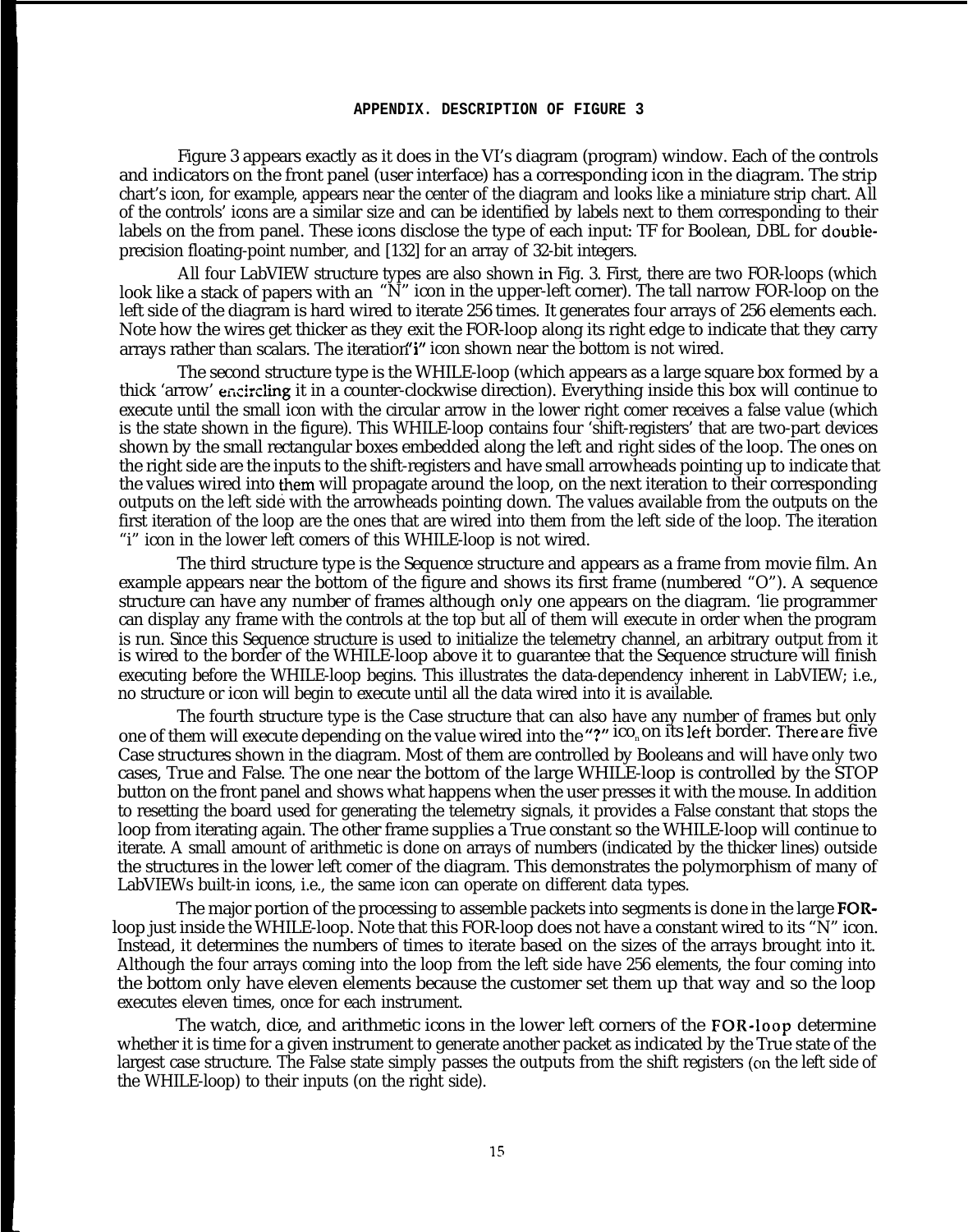Whenever the True case is executed for a given instrument, a random number of characters are selected from its Predict Table and concatenated with any previously collected characters along with a byte containing the length of the character string. The Predict Table icon is a previously written subVI (subroutine) that has three inputs (on the left) and two outputs (on the right). The top input is the instrument number and comes from the iteration "i" icon of the FOR-loop. The middle input is an index into the Predict Table for that instrument, The bottom input is the number of characters to return. They come out of the top output and the bottom output is the new index. Note that the new index eventually becomes the index input the next time this instrument generates a packet. Since the number of characters is a numeric type, it is first converted to an unsigned byte (the U8 icon) and then type-cast to a string character type with the icon that looks like a square peg being forced through a round hole.

After the three character strings are concatenated together, their length is compared to 221. If it is at least that long, then the string is split into one part that is 221 bytes long and the other part is whatever is left over. The left over part is concatenated with a byte specifying its length and the result is sent to the shift register, (The entire original string is sent to the shift register in the other frame of the case structure if its length is 221) The part that is exactly 221 bytes long has two more bytes concatenated in front of it specifying its instrument number and its pocket number and the final 223 byte string is sent to the previously written Send Segment sub VI,

Because LabVIEW does not publish text-based code, there is no way to determine how much 'C' code this diagram is equivalent to without actually writing the code.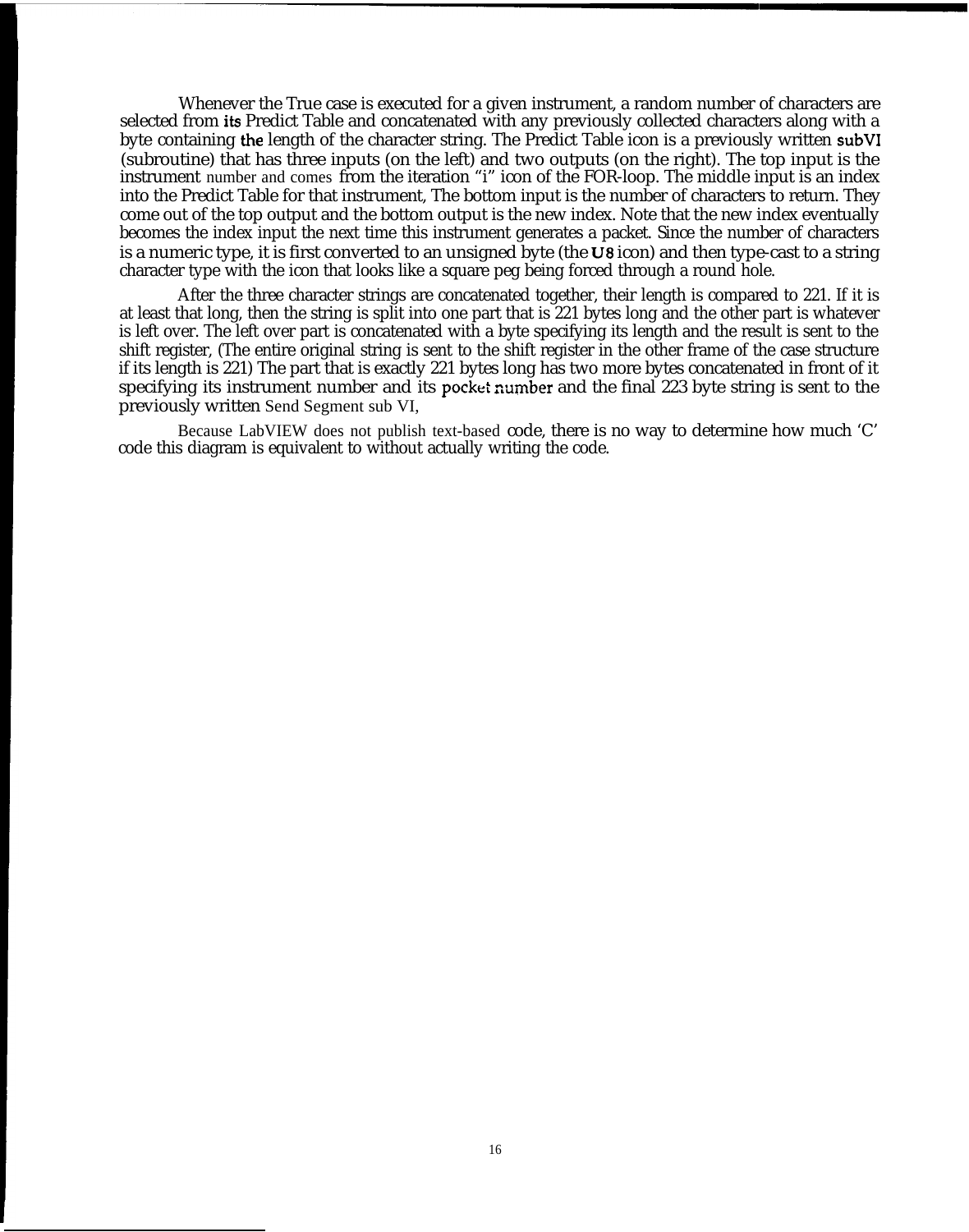# AUTHOR INSTRUCTIONS **Visual Object-Oriented Programming book**

## **Form of Manuscript**

There are 3 forms of the manuscript that must be submitted: hardcopy, plain ASCII text on floppy disk, and some common word processing file format on floppy disk. All three of these are needed; the first two are required, and the third is also requested if possible.

## *1. Hardcov Y (REQUIRED):*

Four paper copies of the manuscript including the original are required. Manuscripts should be typewritten, double-spaced on one side of  $8.5x11$  inch white paper with 1-inch margins:

Page 1: should contain the article title, author(s), and affiliations(s). In addition, this page must provide the name, e-mail, telephone, fax, and complete mailing address of the author to whom correspondence should be sent. Any footnotes to the title or authors (indicated by  $*, \dagger, **$ , etc.) should be placed at the bottom of page 1.

Page 2: should contain a short abstract. This abstract <u>will not appear</u> in the book, but will be used by the editors for placement and summary purposes.

The chapter itself should start on page 3.

## *2 Plain* ASCII text (REOUIREDL

Submit a plain ASCII text version on a 3.5-inch Mac or PC floppy. Unix floppies cannot be processed -- if this presents technical difficulties, contact your editor and he/she will arrange for a conversion of e-mailed ASCII. Do not include formatting information or figures in this file.

#### 3. Common word-processing file format (REQUESTED):

If your manuscript was created on a Mac or PC, submit the word processing file on a 3.5-inch Mac or PC floppy.

## Sec*tion Names. Numbers. and Placement*

Number your sections with Arabic numerals (e.g. *3,3.1, 3.1.1).* Do not exceed *3* levels.

The first section must be numbered 1 and named "Introduction".

The last numbered section must be named "Summary".

If you wish to include acknowledgments, name that section "Acknowledgments", and place it after the Summary section. Do not number it.

The section containing the references comes at the very end and must be named "References". Do not number it,

#### **Fonts**

Times-Roman 12 point is the only font to be used in your text. Multiple fonts will not be used within the article. Use italics where needed for emphasis, introducing new terms, etc. Also use italics if you wish to refer to variable names in the main part of your article. Do not use a different font for code.

Except for screen dumps, lettering for the figures should be in Helvetica. (Screen dumps will of course contain the actual fonts used by the system producing the screen).